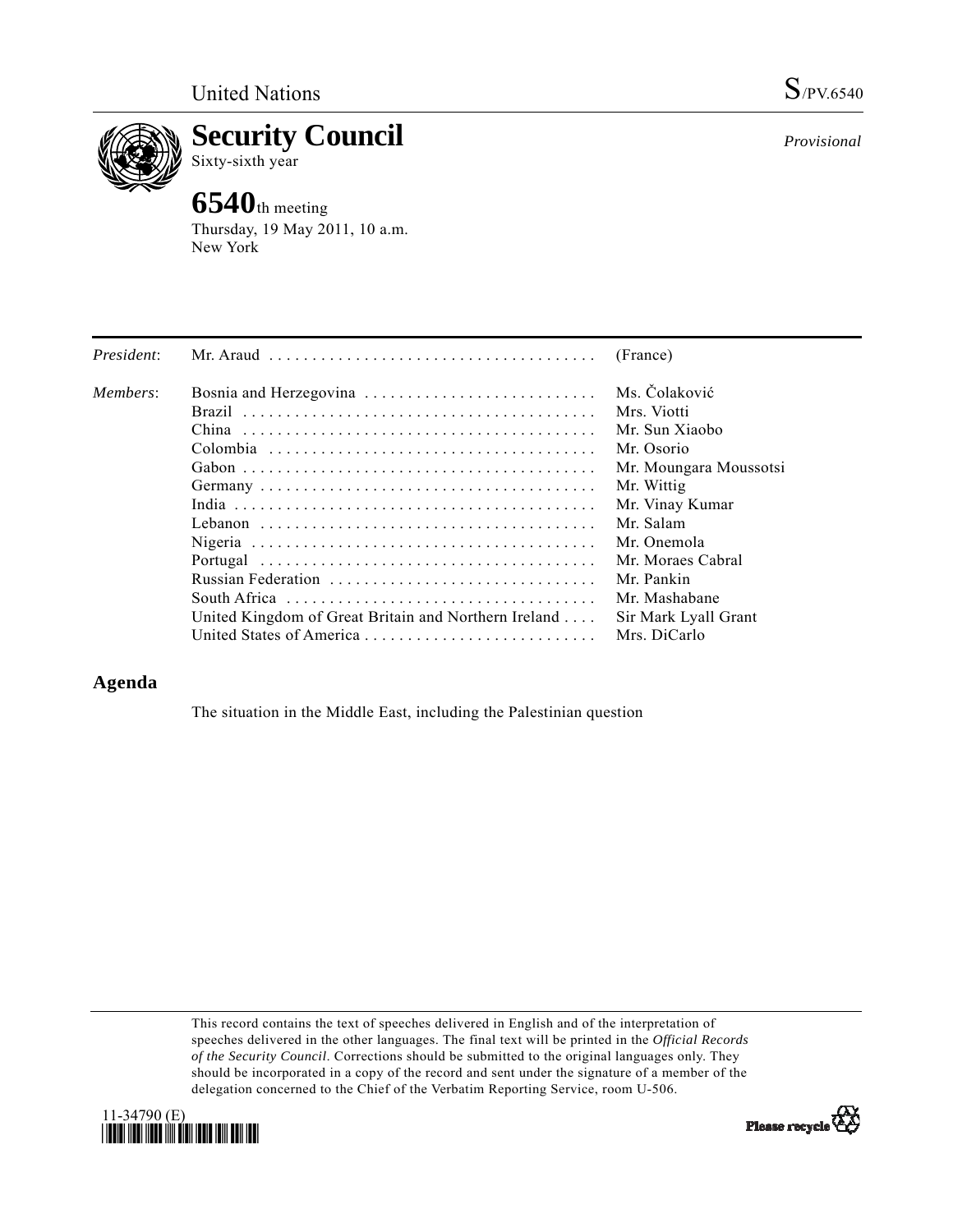*The meeting was called to order at 10.10 a.m.* 

## **Adoption of the agenda**

*The agenda was adopted*.

## **The situation in the Middle East, including the Palestinian question**

**The President** (*spoke in French*): Under rule 39 of the Council's provisional rules of procedure, I invite Mr. Robert Serry, Special Coordinator for the Middle East Peace Process and Personal Representative of the Secretary-General, to participate in this meeting.

 The Security Council will now begin its consideration of the item on its agenda.

I now give the floor to Mr. Serry.

**Mr. Serry**: Two events with important implications took place during the reporting period. On 27 April, Palestinian factions concluded a reconciliation agreement under Egyptian auspices designed to overcome years of division. Last Sunday, there were serious clashes between Israeli security forces and Palestinians in Syria, Lebanon and the occupied Palestinian territory during the largest popular demonstration of Palestinians in many years.

 Both developments remind us that popular protests and political change continue to sweep the Arab world and shake the unsustainable status quo found in many parts of the Middle East. The Arab-Israeli conflict will not be immune to these dramatic developments. One way or another, change will come to it, too. This change must be shaped to positive ends.

 Yet we are worryingly stuck regarding the search for a two-State solution. As evidenced by Prime Minister Netanyahu's address to the Knesset on 16 May and President Abbas's opinion piece in the *New York Times* on the same date, both sides profess their desire to negotiate a two-State solution. However, deep differences over the stalemate in the peace process remain. There is a genuine lack of trust, and no credible initiative has yet been taken that could overcome the impasse. In the absence of negotiations, and amidst continued Israeli settlement expansion, the Palestinians are preparing to approach the United Nations in September to seek recognition of a Palestinian State.

 I turn first to the Palestinian reconciliation agreement. Bearing in mind resolutions 1850 (2008) and 1860 (2009), the Secretary-General has continually supported efforts for Palestinian unity and the work of Egypt in that regard. The Secretary-General wishes to see unity in the framework of the positions of the Quartet and the commitments of the Palestine Liberation Organization (PLO) and the Arab Peace Initiative.

 Within this framework, the Secretary-General asked me to represent him on 4 May at the ceremony in Cairo that marked the conclusion of the accord. The accord was signed by Fatah and Hamas, together with other Palestinian factions. Faction representatives met again earlier this week in Cairo for discussions on the implementation of the accord, which will clearly be a process rather than an event. The accord has been widely welcomed by the Palestinians, who have strongly pressed their leaders in this direction. Civil society figures have been active in the process.

 Under the accord, a Palestinian Government of national "capables", or technocrats, is to be formed, with the Prime Minister and ministers agreed by consensus. The Government is to prepare for simultaneous elections for the Palestinian Legislative Council, the presidency and, where this is possible, the Palestinian National Council, in one year, organized and overseen by reformed electoral institutions. During the transitional period until elections, the Government is to begin reunifying Palestinian institutions and follow up on Gaza reconstruction.

 The agreement also envisages the establishment of an interim committee to address national political issues, in which Hamas and other non-PLO factions would participate with PLO factions, including Fatah, pending National Council elections. However, it is explicitly stated that the work of this committee will not contradict the jurisdiction of the Executive Committee of the PLO, which is recognized internationally as the sole legitimate representative of the Palestinian people.

 At the Cairo ceremony, President Abbas reiterated his full commitment to the platform of the PLO, which has long accepted resolutions 242 (1967) and 338 (1973), recognized Israel's right to exist in peace and security and renounced violence and terrorism, and which remains committed to existing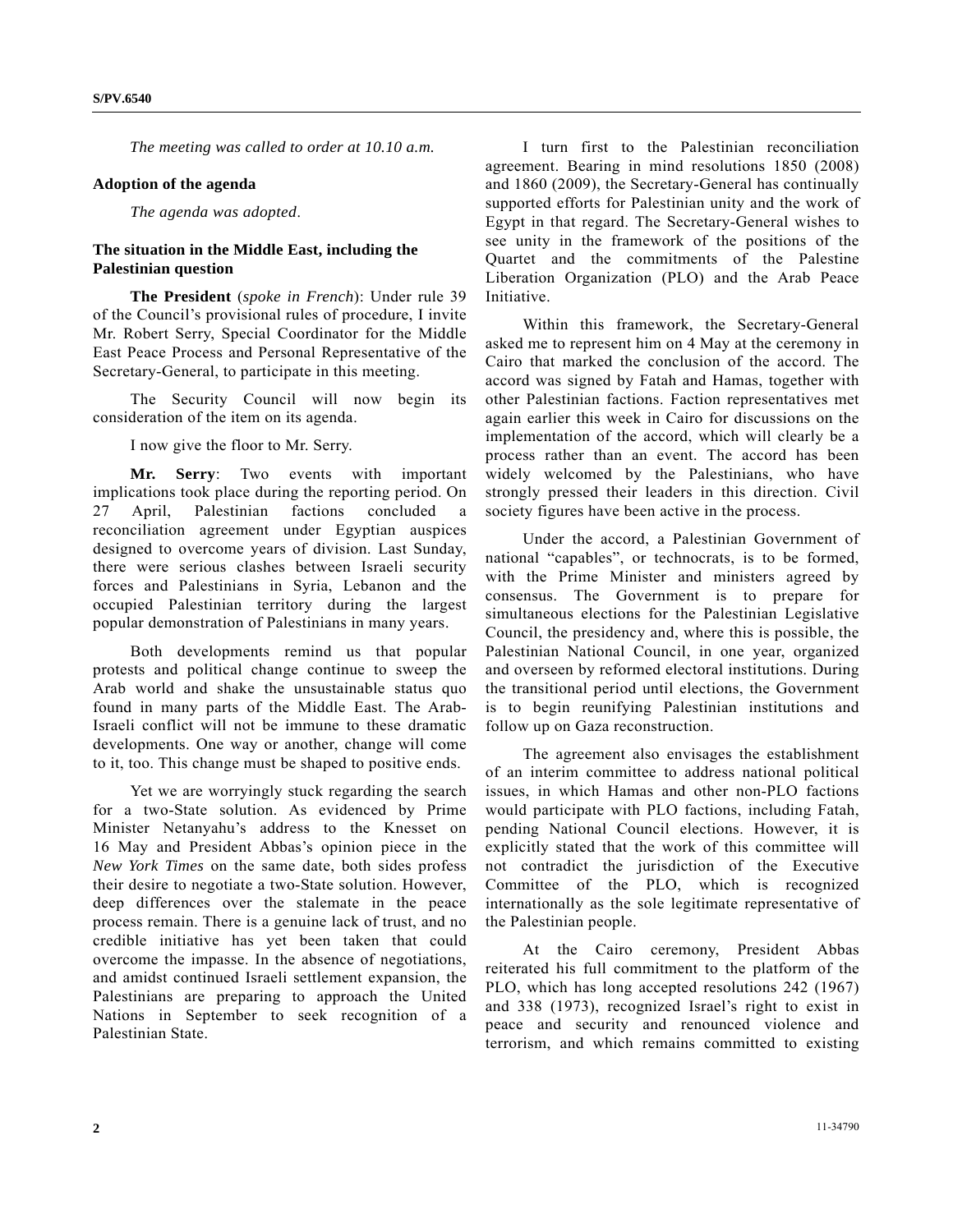agreements. He has stated that any Government he commissions would support this programme.

 The accord envisages the reform of Palestinian security forces on a national and professional basis, and the establishment of a security committee of professional officers, with the participation of Egypt. Security reform is likely to be a gradual process. The current realities are expected to continue for the immediate future. In particular, we believe it is understood that the security cooperation between the Palestinian Authority and Israel in the West Bank must continue, and this is to be respected by all parties. Equally, we believe there is an intention to observe the calm that is now in place between Israel and Gaza, which had been secured in early April with Egyptian and United Nations assistance.

 I can report that no rockets and three mortars were fired from Gaza during the reporting period. Calm from Hamas has been met with Israeli restraint. There were five Israeli incursions and no air strikes into Gaza. Apart from incidents on 15 May, which I will come to later, one alleged militant and five Palestinian civilians were injured in incidents with Israel security forces, while there were no Israeli deaths, injuries or material damage around Gaza. The de facto authorities in Gaza must now actively maintain this encouraging and important calm. Israel must show maximum restraint and ensure an environment conducive to calm.

 In the West Bank, existing security cooperation and performance has been sustained. A seventh battalion of Palestinian security forces returned to the West Bank from training in Jordan with international assistance, raising the number of newly trained security personnel in the West Bank to over 3,500. We stress the importance of this process continuing under any future Government.

 Some Hamas statements have suggested that the faction is ready, within the framework of the accord, to submit to national decisions on issues on which the movement itself has extreme positions. However, other statements assert those extreme positions in worrying terms. Statements such as those calling on the PLO to renounce its recognition of Israel, lauding Osama bin Laden or stressing that the movement's sole programme is resistance are a reminder of why deep international concerns remain and why we must follow developments vigilantly.

 We also note Prime Minister Netanyahu's serious concerns about the accord, which have been repeated to me by many Israeli interlocutors.

 Yet, we would counsel against reaching a predetermined view about the accord's merits or prospects. The reunification of Gaza and the West Bank is a vital goal for all interested in peace, and the process should not be underlined in its infancy. We must encourage the formation of a non-factional Government under President Abbas, with an effective Prime Minister and ministers, who are able to preserve the functioning security apparatus on the ground in the West Bank, adhere to calm in Gaza, expand the Statebuilding agenda, oversee reconstruction in Gaza, begin the process of reintegration and prepare for new elections. The Government should be able to fully support President Abbas's programme. The international community's expectations reflected in Quartet statements are directed to any Palestinian Government and are clear.

 I am pleased that the Israeli Government has now decided to transfer value added tax and customs revenues that were withheld from the Government of Prime Minster Fayyad for a period after the announcement of the reconciliation accord. These funds are collected from Palestinians and are essential for meeting normal budgetary gaps and paying salaries to employees, including security personnel who are maintaining cooperation with Israel. Israel's adherence to its international obligations is the right way to promote cooperation with a responsible Palestinian partner.

 We appeal to donors to remain fully engaged. To date, the Palestinian Authority has received about \$30 million less per month than what is budgeted for the first four and a half months of 2011. Inadequate donor support for the budget would undermine Government functions and the State-building agenda, affecting the ability of the Palestinian Authority to borrow to meet recurrent expenditures. Continued engagement based on an assessment of the make-up and real policies of any new Government under President Abbas can empower moderation, enhance security, restore hope, help begin Gaza's reconstruction and contribute to reunification.

 We take note of President Abbas's concerns about Israel's continued expansion of settlements contrary to the Road Map and international law. We call once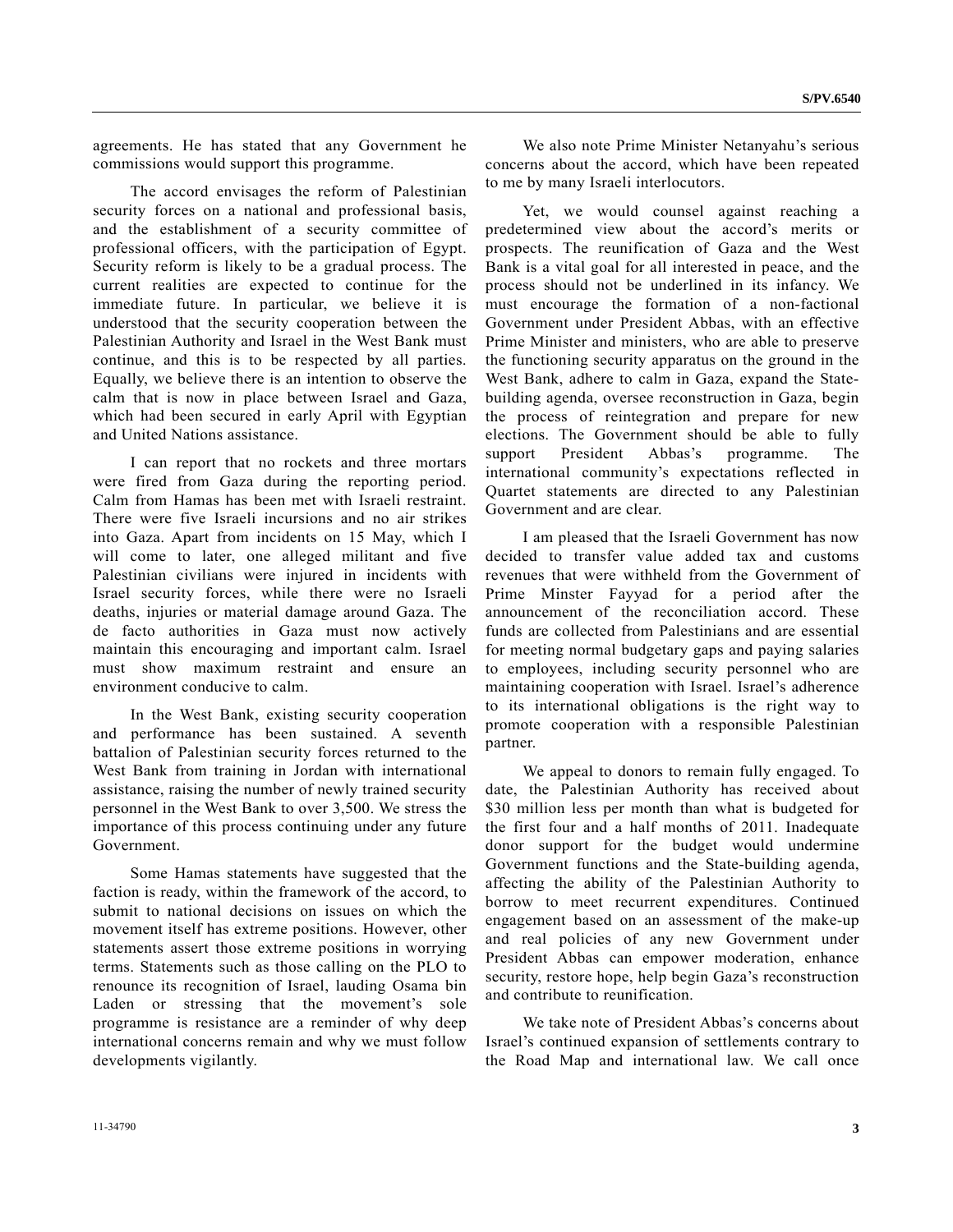again for Israel to freeze settlement activity, which continued apace during the reporting period in the East Jerusalem and the remainder of the West Bank. We also continue to stress the need for further measures regarding Area C and East Jerusalem, both in enabling Palestinian efforts and supporting vulnerable communities.

 Further measures of liberalization in Gaza are also essential to solidify the modest progress already made and empower those seeking continued calm. The Secretary-General urges the Government of Israel to take further meaningful and far-reaching steps to end the closure of Gaza within the framework of resolution 1860 (2009). A free flow of both people and construction materials in Gaza remains a central objective of the United Nations.

 At present, we urgently need the approval of further projects, including two United Nations Relief and Works Agency for Palestine Refugees in the Near East (UNRWA) housing projects in Khan Younis and Rafah, totalling 1,100 units. Moreover, the market in aggregate, steel bar and cement — the so-called ABC of construction in Gaza — can and should be liberalized by the Israeli authorities, particularly given the quantities of construction material now entering through unregulated tunnels.

 The United Nations believes that all assistance and legitimate goods destined for Gaza should be channelled through official crossings and established channels, as requested by the Quartet on 21 June 2010 and the Ad Hoc Liaison Committee on 13 April 2011. In this regard, we continue to urge action to combat the smuggling of weapons.

 The Secretary-General is also following with concern media reports of potential new flotillas to Gaza that can provoke unnecessary confrontations. The Secretary-General calls on all Governments concerned to use their influence to discourage such flotillas, which carry the potential for escalation. He further calls on all to act responsibly to avoid any violent incidents.

 We must also open Gaza to enable its civil society and children to engage with the world. I can personally attest to the positive impact of the visit of United Nations Messenger for Peace Daniel Barenboim and the Orchestra for Gaza, comprising musicians from leading European orchestras, who performed a concert of works by Mozart on 3 May in Gaza.

 I renew our calls for Hamas to release and allow humanitarian access to Israeli Staff Sergeant Gilad Shalit, who will have been in captivity for five years next month. Now is clearly the time to resolve this humanitarian issue through a prisoner exchange. In that context, we also follow with concern the situation of several thousand Palestinians in Israeli prisons, and we continue to underscore the importance of the release of prisoners to the Palestinian Authority.

 Let me now turn to the serious confrontations that took place on 15 May between Israeli security forces and Palestinians in Syria, Lebanon and the occupied Palestinian territory, as Palestinians demonstrated in large numbers, marking what they call "Nakba Day".

 Allow me to elaborate on some of the most serious incidents. Regarding the occupied Syrian Golan, at least 1,000 to 1,200 civilians, the vast majority of them Palestinian, were allowed into the area of separation on the Syrian side, to which access is tightly controlled by the Syrian authorities. They gathered opposite the village of Majdal Shams, on the Israeli-occupied side. An estimated 200 to 300 demonstrators who had crossed the ceasefire line broke through the Israeli technical fence, crossing a clearly marked minefield despite attempts by the Syrian police to block them. After firing warning shots, the IDF opened fire in an attempt to stop protesters from reaching the Israeli-occupied side. Early reports indicate that four people were killed and approximately 48 injured by bullets, while approximately 87 others suffered gas inhalation. Thirteen Israeli soldiers were also injured in the incident. Subsequently, the majority of the few hundred civilians who had crossed into the Israeli-occupied Golan were escorted by local villagers and returned to the Syrian side. Of the three infiltrators subsequently arrested by Israeli police, two were returned to Syria and one remains in Israeli custody.

 In southern Lebanon, thousands of Palestinian refugees gathered in the area of Maroun al-Ras. While most demonstrators protested peacefully away from the Blue Line, an estimated 300 to 400 demonstrators broke away from the demonstration and approached the Israeli technical fence. They started throwing stones and interfering with the fence. The IDF opened fire to repel the demonstrators at the fence. The Lebanese Armed Forces also fired shots in order to disperse the demonstrators. Official Lebanese figures say that 10 protestors were killed and 112 injured.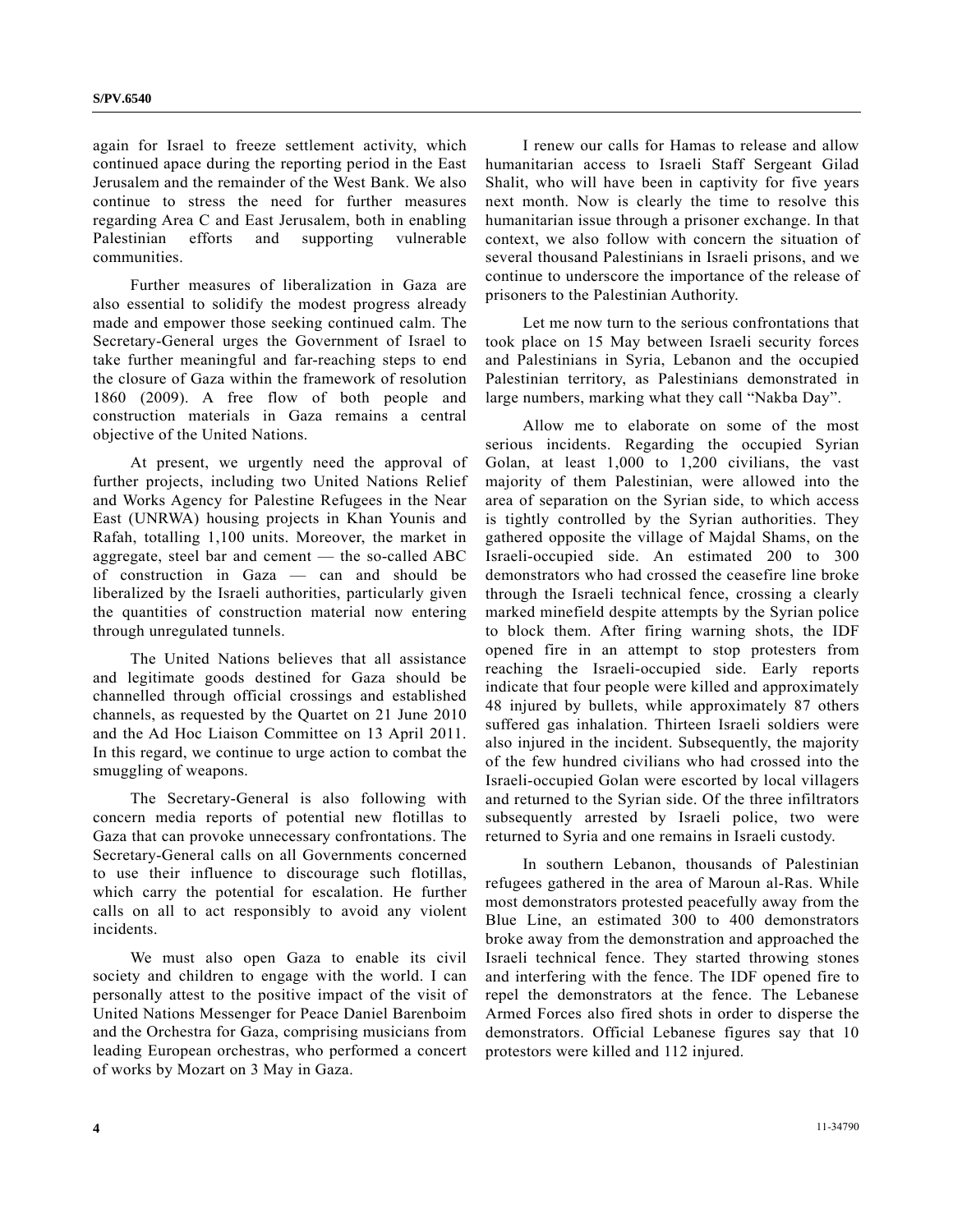The United Nations Interim Force in Lebanon (UNIFIL) and the United Nations Disengagement Observer Force (UNDOF) were in close contact with the parties throughout the incidents, trying to restore calm. UNIFIL and UNDOF are now separately investigating both incidents, in accordance with their respective mandates. We recall that full compliance by all parties with resolutions 1701 (2006) and 350 (1974) is essential.

 In the occupied West Bank on 15 May, 164 people were reportedly injured, mostly in Area C and East Jerusalem, where Israeli security forces are present, while Palestinian security forces generally prevented demonstrators in Area A from approaching Israeli security positions. In Gaza, 80 people were reportedly injured in clashes between demonstrators and the IDF in the Beit Hanoun area near the Erez crossing. On the same day, one Palestinian was killed by Israeli fire in the buffer zone area in Gaza. We await details of an incident in Tel Aviv that day involving a truck which left one Israeli killed and 17 injured.

 The Secretary-General expressed his deep concern at the fact that a significant number of people were killed or injured during the events of 15 May. He called on all concerned to show restraint and refrain from provocations, so as to prevent any escalation of tensions and ensure that civilians involved in protests are not killed or injured. We further note that the protests involved violations of the Blue Line between Israel and Lebanon and the disengagement line along the occupied Golan Heights, and stress the importance of the Governments in the area ensuring respect for these lines.

 Among the other serious incidents that took place during the reporting period, two were fatal. A Palestinian child was killed in East Jerusalem on 14 May, apparently by a settler. An Israeli civilian was killed and four others injured by Palestinian security forces on 24 April during an uncoordinated visit by settlers to a Palestinian-controlled religious site in the West Bank.

 I would like now to turn briefly to the situation in Lebanon, where, with the exception of the grave incident of 15 May that I just reported, the overall situation in the UNIFIL area of operations has remained generally stable over the last month. Israeli air violations continued on an almost daily basis.

 At the political level, almost four months after his nomination as Prime Minister-designate by President Sleiman, consultations by Najib Mikati with the new parliamentary majority have not led to agreement on the composition of Lebanon's next Government. We continue to believe that a Government supported by all is critical to enabling the country to face important challenges in the political, economic, social and security spheres.

 At this difficult time in the region, we take this opportunity to urge continued funding for UNRWA and its support for refugees. The Agency faces an overall deficit of nearly \$65 million in 2011 in its General Fund, a shortfall that if not bridged would have significant consequences. UNRWA also requires an additional \$6 million in support for its 2011 Summer Games activities for children in Gaza.

 We are now three months away from September. There is a State-building agenda that has ensured Palestinian institutional readiness for statehood in the West Bank, and there is now a unity process in its infancy. We hope that real security and economic improvements can be continued in the West Bank and broadened to begin to include Gaza, and that elections can take place in a year. We urge all parties to give this process a chance, while reminding the Palestinians of the importance of agreeing on a Government that can live up to the expectations of the people, meet the concerns of the international community and support negotiations with Israel.

 But with September just around the corner, a meaningful political initiative offers the only prospect for reaching September with the various dynamics in play working together towards one objective: a negotiated, two-State solution. In the absence of an initiative, it is too early to assess whether September will bring a new and more effective paradigm for resolving the conflict through negotiations, or renewed confrontation between the parties in the diplomatic arena or on the ground.

 We strongly agree with United States President Obama that it is more than ever vital to solve this conflict, and we will be following closely his speech on the region today. We also await the address of Prime Minister Netanyahu to the United States Congress next week, and whether an initiative for breaking the logjam will be announced. We will continue to seek enhanced and substantive Quartet engagement to shape the